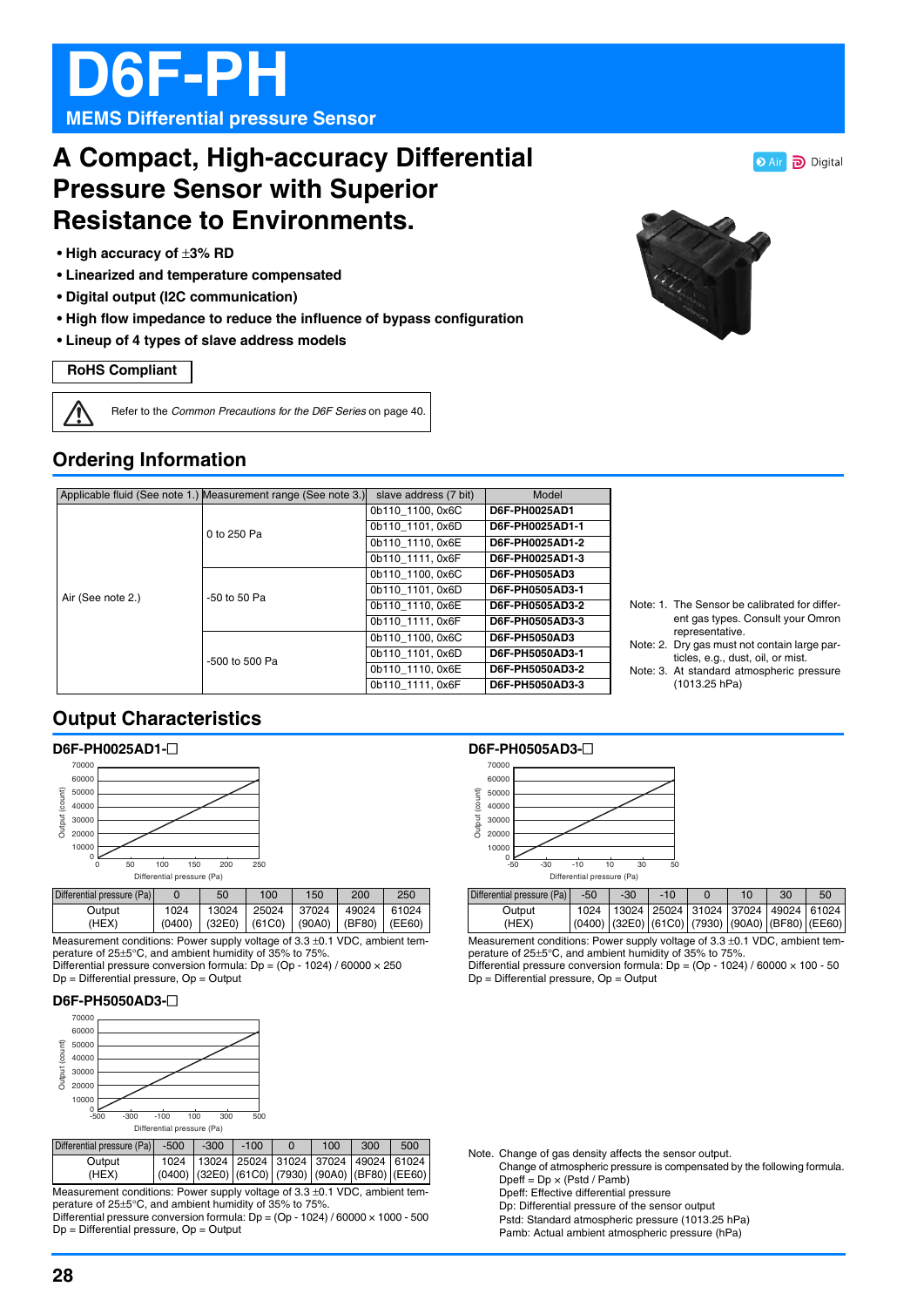# **Characteristics/Performance**

| Model                                    | D6F-PH0025AD1-0                                                                                              | D6F-PH0505AD3-0                                                                  | D6F-PH5050AD3- <sup>[]</sup> |  |  |  |  |
|------------------------------------------|--------------------------------------------------------------------------------------------------------------|----------------------------------------------------------------------------------|------------------------------|--|--|--|--|
| Differential pressure range (See note 1) | 0 to 250 Pa                                                                                                  | $±50$ Pa                                                                         | $±500$ Pa                    |  |  |  |  |
| Calibration Gas (See note 2.)            | Air                                                                                                          |                                                                                  |                              |  |  |  |  |
| Port Type                                |                                                                                                              | Bamboo joint, Maximum outside diameter: 4.9 mm, minimum outside diameter: 4.0 mm |                              |  |  |  |  |
| <b>Power Supply</b>                      | 2.3 to 3.6 VDC                                                                                               |                                                                                  |                              |  |  |  |  |
| <b>Current Consumption</b>               | 6 mA max. with no load and Vcc of 3.3 VDC, GND = $0$ VDC, $25^{\circ}$ C                                     |                                                                                  |                              |  |  |  |  |
| Resolution                               | 12 bit                                                                                                       |                                                                                  |                              |  |  |  |  |
| Zero point tolerance (See note 3.)       | $±0.2$ Pa                                                                                                    |                                                                                  |                              |  |  |  |  |
| Span tolerance (See note 3.)             | $\pm 3\%$ RD                                                                                                 |                                                                                  |                              |  |  |  |  |
| Span shift due to temperature variation  | < $0.5\%$ RD per 10 $^{\circ}$ C                                                                             |                                                                                  |                              |  |  |  |  |
| Response time                            | 33 ms typical at 12 bit resolution (50 ms max.)                                                              |                                                                                  |                              |  |  |  |  |
|                                          | The processing time is 6 ms typical at 12 bit resolution.                                                    |                                                                                  |                              |  |  |  |  |
| Gas flow through sensor (See note 5.)    | 63 mL/min                                                                                                    | 100 mL/min<br>23 mL/min                                                          |                              |  |  |  |  |
| Interface                                | 12C                                                                                                          |                                                                                  |                              |  |  |  |  |
| Case material                            | <b>PPS</b>                                                                                                   |                                                                                  |                              |  |  |  |  |
| Degree of Protection                     | IEC IP40 (Excluding tubing sections.)                                                                        |                                                                                  |                              |  |  |  |  |
| <b>Withstand Pressure</b>                | 10 <sub>kPa</sub>                                                                                            |                                                                                  |                              |  |  |  |  |
| Operating temperature (See note 4.)      | $-20$ to $+80^{\circ}$ C                                                                                     |                                                                                  |                              |  |  |  |  |
| Operating humidity (See note 4.)         | 35 to 85 %RH                                                                                                 |                                                                                  |                              |  |  |  |  |
| Storage temperature (See note 4.)        | -40 to $+80^{\circ}$ C                                                                                       |                                                                                  |                              |  |  |  |  |
| Storage humidity (See note 4.)           | 35 to 85 %RH                                                                                                 |                                                                                  |                              |  |  |  |  |
| <b>Insulation Resistance</b>             | Between Sensor outer cover and lead terminals: 20 $\text{M}\Omega$ min. (at 500 VDC)                         |                                                                                  |                              |  |  |  |  |
| <b>Dielectric Strength</b>               | Between Sensor outer cover and lead terminals: 500 VAC, 50/60 Hz min. for 1 min (leakage current: 1 mA max.) |                                                                                  |                              |  |  |  |  |
| Weight                                   | 5.2 <sub>g</sub>                                                                                             |                                                                                  |                              |  |  |  |  |

Note: 1. At standard atmospheric pressure (1013.25 hPa)

Note: 2. Dry gas must not contain large particles, e.g., dust, oil, or mist.

Note: 3. The zero point tolerance and span tolerance are independent uncertainties and add according to the principles of error propagation.

Note: 4. With no condensation or icing.

Note: 5. Type D6F-PH is based on thermal flow principle. Air flow is needed to measure the differential pressure.

Typical characteristic of air flow by differential pressure is below.

### Relation between pressure and flow rate